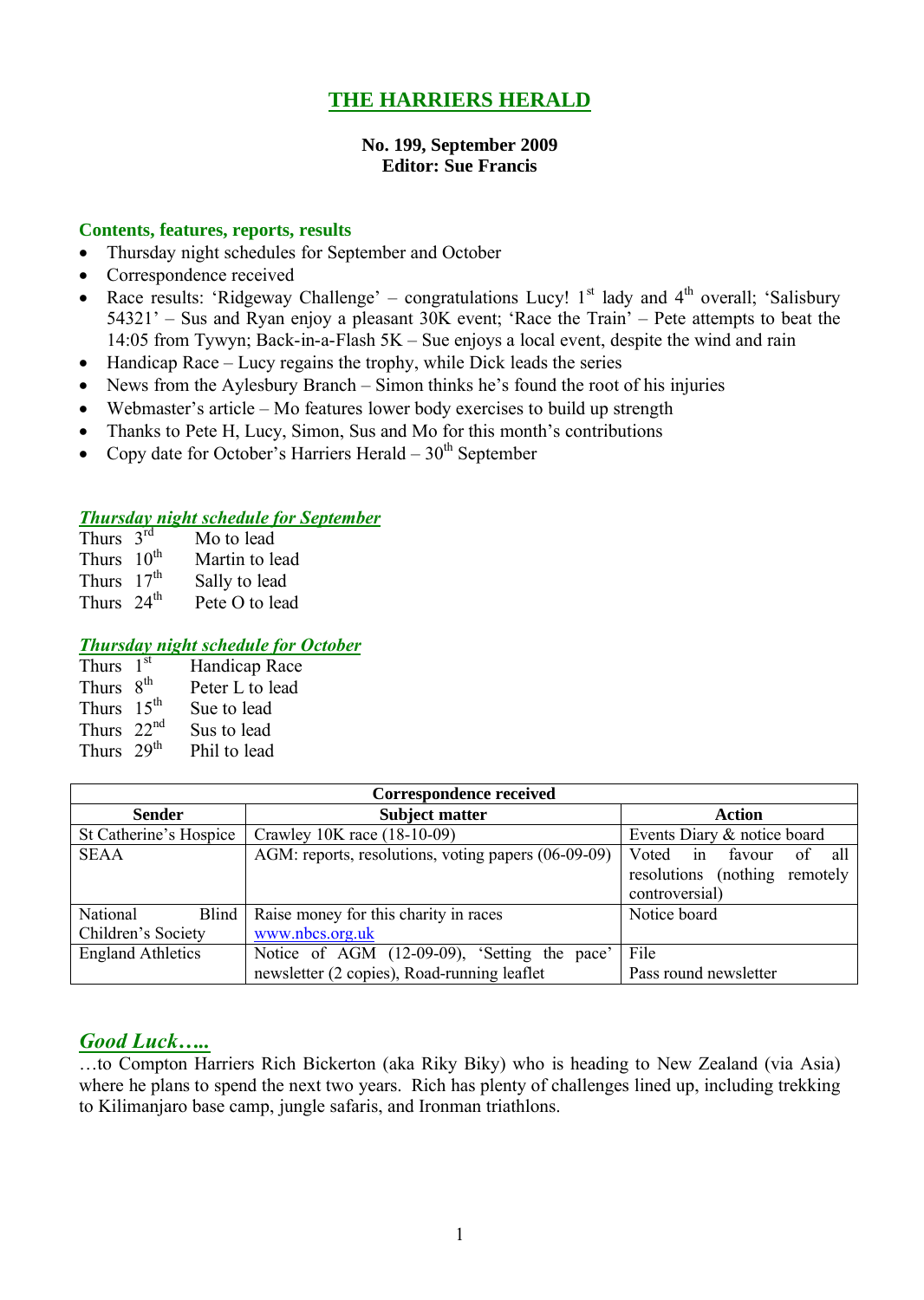## *Race results*

# *Ridgeway Challenge, 29th & 30th August* **Lucy**

On Saturday  $29<sup>th</sup>$  August I lined up for my  $4<sup>th</sup>$  race on this excellent 85-mile route from Ivinghoe Beacon to Avebury. In some ways this was a bit of an experiment in tapering, since we had only a week ago got back from our week in the Lakes, where we had done 90 miles of hilly walks and runs! The weather was perfect however, so I decided to go for gold and led the race for the first 200 yards, dropping back to only about  $9<sup>th</sup>$  place before people ahead started to drop out. By the time I got to Swyncombe (32 miles) I was feeling weary, but sheer force of habit made me continue rapidly along my favourite part of the 1<sup>st</sup> half, which takes you along Grim's ditch to the Thames. The welcome at Goring was of course brilliant, and with a rub down of the legs and a change to comfier shoes I was a new person. I probably left Goring  $(43 \text{ miles})$  in  $6^{\text{th}}$  place and was cracking along nicely when I realised my torch had gone missing. Ten minutes scrabbling in the dark proved fruitless, so I called up Martin for his spare and scuttled off to Burydown (50 miles) to pick it up. The next leg went very well, but by Sparsholt firs (61 miles) I was feeling a bit 'nil by mouth' – which got worse on the uphills and reduced me to a fast walk. As usual I missed the exit to Smeathes ridge at Barbury castle (80 miles) in the dark, but someone else's supporter was there with a headtorch to guide me in. The final leg is short but rutted in parts so I was relieved to start the descent into Avebury on the Herepath. Joan Clarke jogged a mile up the road to guide me in, and warned me that no. 2 Lady was gaining on me. Curiously this news made me forget my nausea and fly off like a rocket – perhaps it was all in the mind! I probably ran the last mile at 7m/m pace, and at a time of 17:08 was welcomed at the Avebury social centre by Tim Gravina of Marlborough and several other old pals. The second lady arrived only 7 minutes later (accompanied by the  $4<sup>th</sup>$  man), so thanks Joan! I ended up in  $4<sup>th</sup>$  place overall;  $1<sup>st</sup>$ man Andy James broke the record by a couple of hours in 12:25;  $2<sup>nd</sup>$  man Paul Fernandez also broke the old record. The 3<sup>rd</sup> man had probably got lost, since he overtook me quite late on in the race and going very fast. I feel I have finally 'cracked' this race now, so will be helping the glorious Compton volunteers next year, perhaps also guiding some other Harrier's 1<sup>st</sup> attempt at the race???



*Lucy leads the way from Ivinghoe Beacon Compton Harriers Champ*

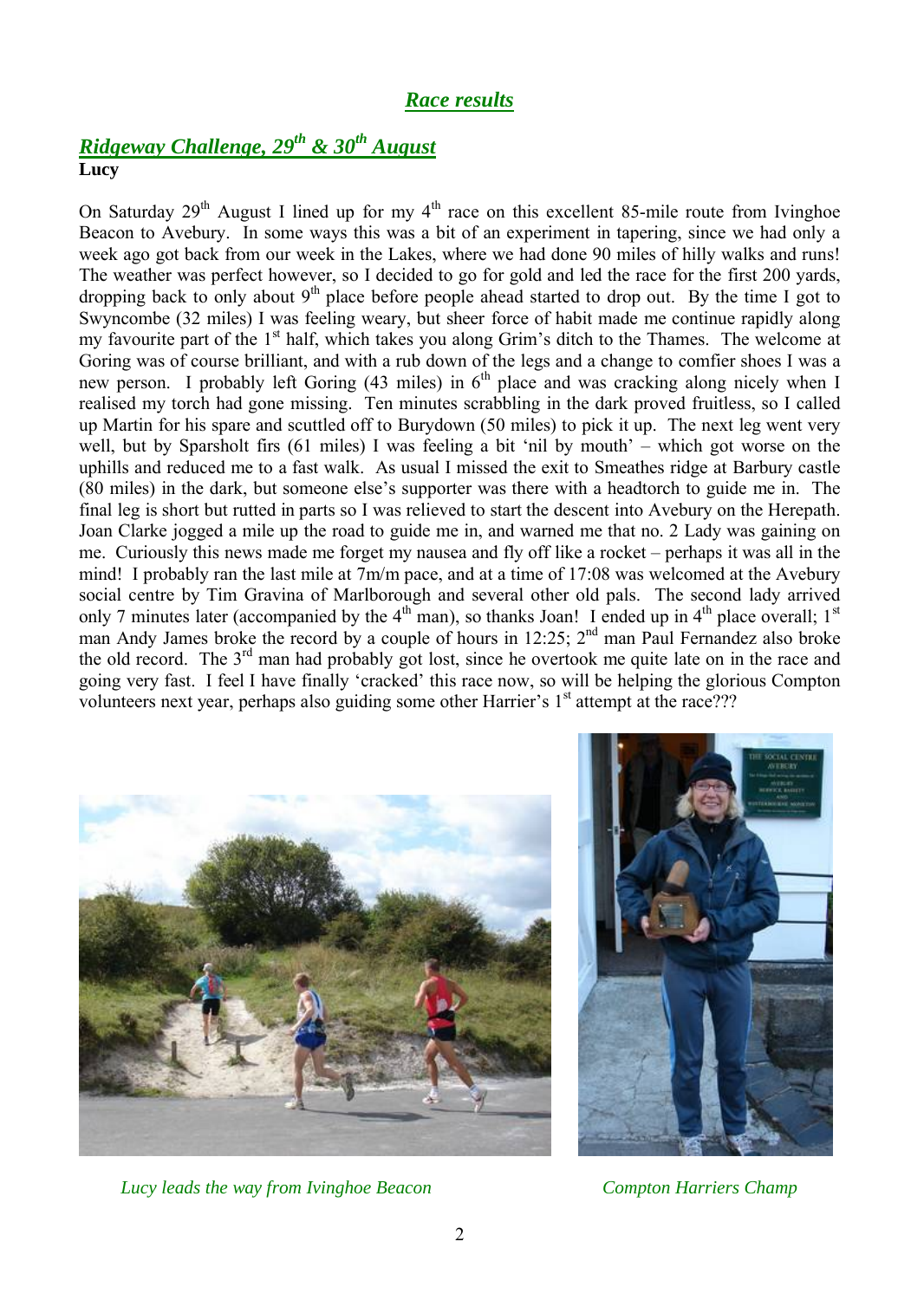## *Salisbury 54321, 9 th August* **Sus**

The unusual numerical suffix to the race is not as it might seem the countdown that the official starter yells into his megaphone but simply the fact that there are 5 rivers to cross, 4 hills to climb, 3 country estates to run through and 2 castles and 1 cathedral to admire through the marathon route. Organised by the Salisbury fire Service it attracts app. 500 runners in the four different distances: 10, 20, 30K and marathon distance. Ryan and I had chosen the 30K. Unless you know the route you have to match the map route with the written commentary to avoid getting lost, but as the start was very well marked we believed that we would be OK without and left the instructions behind. Upon reaching a field that seemed to go on for ever (and on this hot day it went further than that) we got lost! With the help of two guys who had followed us, and who still had the instructions, we got back on track again fairly quickly. After running through an enchanted forest of ancient trees, enjoying nature's more pleasing birdsong, babbling rivers and the sound of wind in the trees, we reached the Salisbury Cathedral with crowds of tourists thankfully with their eyes transfixed on greater things than us - and then back again to the fire station.

It is not a PB course but it has all that you'd expect of an off-road event in abundance.

| $1st$ Man  | Darren McNeely                 | 1:52:18                        |
|------------|--------------------------------|--------------------------------|
| $1st$ Lady | Jenny Thoore                   | $1:53:21$ (beat that!)         |
|            | $21st$ and $22nd$ Ryan and Sus | $2:43:44(5^{th} \text{ lady})$ |

120 finished the race

## *Race the Train, 15th August* **Pete H**

Always up for a novelty event, on Saturday  $15<sup>th</sup>$  August I decided to enter the  $26<sup>th</sup>$  Rotary Challenge, better known as Race the Train. It's a 14-mile cross country event starting from Tywyn (pronounced Towin) in mid Wales at the unusual time of 14:05 to coincide with the train timetable.

The race aims to follow as close as possible the route taken up the valley by the narrow gauge Talyllyn steam Railway and allows passengers to spectate on the move. To borrow the football saying it is a "race of two halves". The first 1.5 miles is on road. Since most of the route is on private land specially opened for the race most of the terrain is grass rather than path or track. Up to the halfway point the terrain is gently undulating albeit gradually uphill.

Although the return leg as a whole descends to the sea it contains two steep ascents one of which is reminiscent of the Grizzly's S*tairway to heaven*. The daunting prospect of the stairs is partially offset by running past a lovely waterfall at their base. A second Grizzly-style feature then makes an appearance in the form of a bog which is slightly more than ankle deep. There is also a long stretch on a very narrow single-track section of path where staying upright takes priority over speed. Anyone planning on doing a fast time needs to go flat out over the first seven miles as most competitors tend to walk the muddy sections and there are few passing places. One runner did attempt to pass me after first shouting "keep to the right". I did just that as he passed to my left and ignored the marshal's warning that the ground was slippery – he tried to impress the crowd by jumping the bottom section of the steep slope and went flying much to everyone's amusement! I don't recall him overtaking for a second time!

If the terrain was not tough enough the headwind caused by a strong gale blowing in from the sea certainly was.

Having seen very few mile markers over the first 10 miles they came thick and fast after that. Having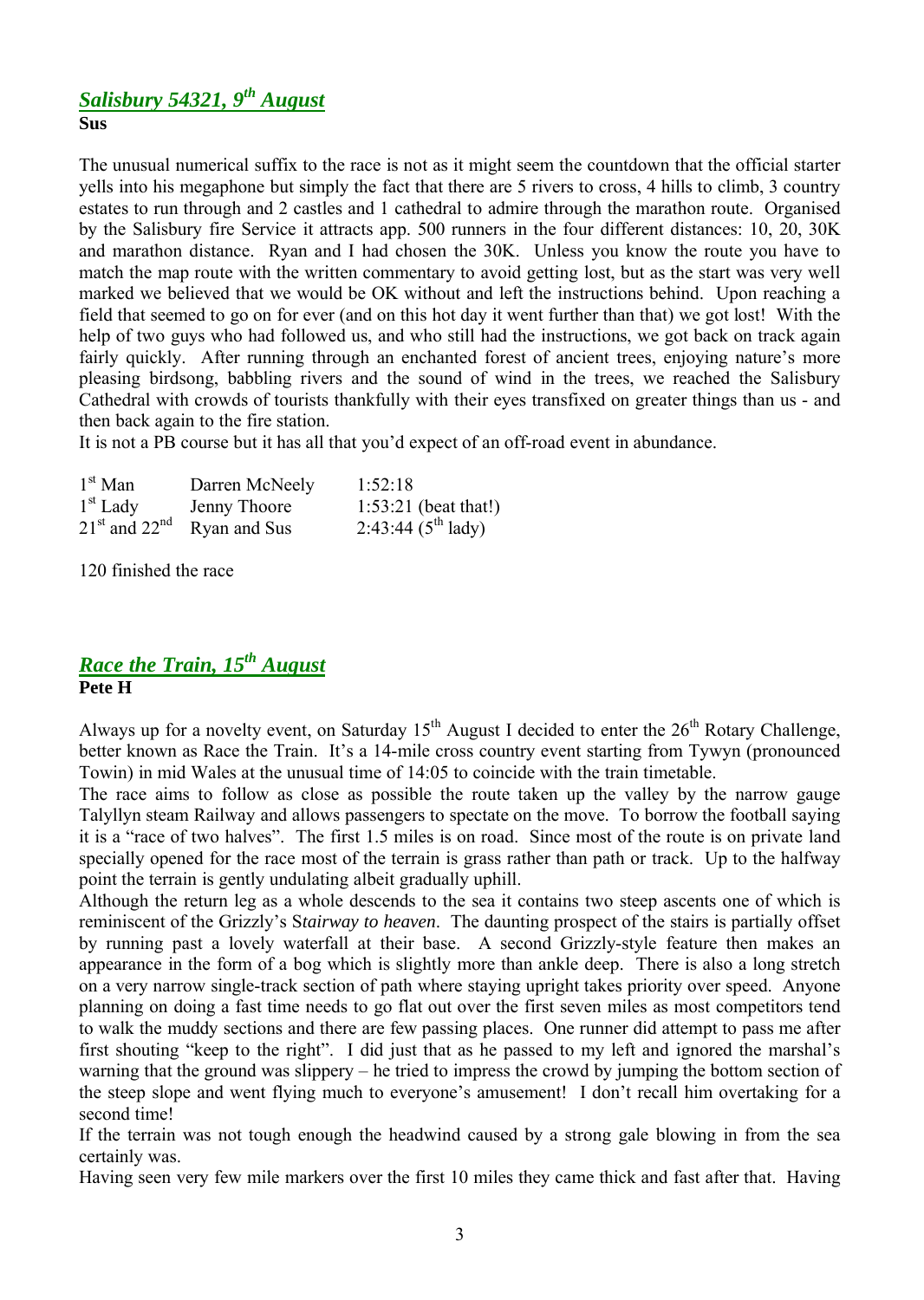passed one stating 2 miles – I assumed to the finish – I then came across one saying 5 km. The reason being that there are five separate events of varying distances (including oddly a 5 mile & a 10km race) sharing the last few miles of the course taken by the main race.

Apart from the mile markers the race was very well run with plenty of marshals and half a dozen drink stations.

The last 3 miles are run over the same ground as covered in the opening stage albeit in reverse with the finish close to the station, where needless to say, the train was parked up for the day. One needed to do a time of 1 hour 47 minutes to beat it so my time of 2 hours 12 was off the pace. That said, it's not a course for PBs but is certainly one I'd like to repeat. 150 of the 958 finishers managed to beat the train with the winner clocking a time of 1 hour 21, my time gave me a position of  $534<sup>th</sup>$ .

Having parked on the front I planned on a swim in the sea rather than use the showers. That proved to be difficult however as the promenade is something like 7 metres above the beach and the only way down was some steps 1,000 metres away. So it was back to the campsite to clean up after an enjoyable afternoon.

# *Back-in-a-Flash 5K, 2 nd September*

**Sue**

I very much enjoyed this Wednesday evening event, which is just a short trip down the M4. The race is organised by 'Grassroots Events' and takes place at Coate Water Country Park on the outskirts of Swindon, with race HQ being at 'The Sun Inn' (where, 16 years ago, I had my first car 'accident' when I reversed my Metro into a taxi in the car park!).

Although it is run over an out-and-back course, the 5K route is not remotely boring, following a treelined cycle route by Coate Water Lake. It's by no means a PB route, having lots of twists, turns and undulations and, on this occasion, it was also windy and absolutely pouring with rain covering the non-tarmac sections with muddy puddles. The most unexpected part of the route for me was the spiral up to and down from the footbridge over the M4 (I had thought we were running under the M4) – it was a strange experience running round in circles while gradually going upwards.

As I approached the 2.5K halfway point, the faster runners had already turned and were retracing their steps and I saw two ladies who had a significant lead on me. After I'd gone round the halfway bollard myself, I could see a string of ladies not too far behind me. The return route had more downhill and was wind assisted, so I managed negative splits. This was the first race I'd done in a truly competitive frame of mind since injuring my foot two months ago, and I felt I ran strongly and maintained my position well, although I did lose one place to another lady at 4K.

Everyone was plastered in mud at the finish, so I was surprised that I was the only person who went for a paddle in Coate Water to wash my legs before going to the pub function room for the presentation. During the short wait, I chatted to a man who was wearing a 2009 Compton Downland Challenge sweatshirt – he said he'd enjoyed running the CDC 40 for the first time this year. The presentations were followed by a draw (into which all competitors were entered) for a pair of trainers – I couldn't help thinking of Sus for some reason.

I would recommend the event as a possible future Harriers away-day race suitable for runners of all abilities, with a large and welcoming pub right at the finish.

| $1st$ man                         | 16:50 | Andy Fulford | <b>Swindon Harriers</b> |
|-----------------------------------|-------|--------------|-------------------------|
| $1st$ lady $(19th)$               | 18:50 | Kate Jacobs  | <b>Swindon Harriers</b> |
| $1st FV35 (4th' lady/36th)$       | 20:26 | Sue:         |                         |
| Last finisher $(140^{\text{th}})$ | 32:30 |              |                         |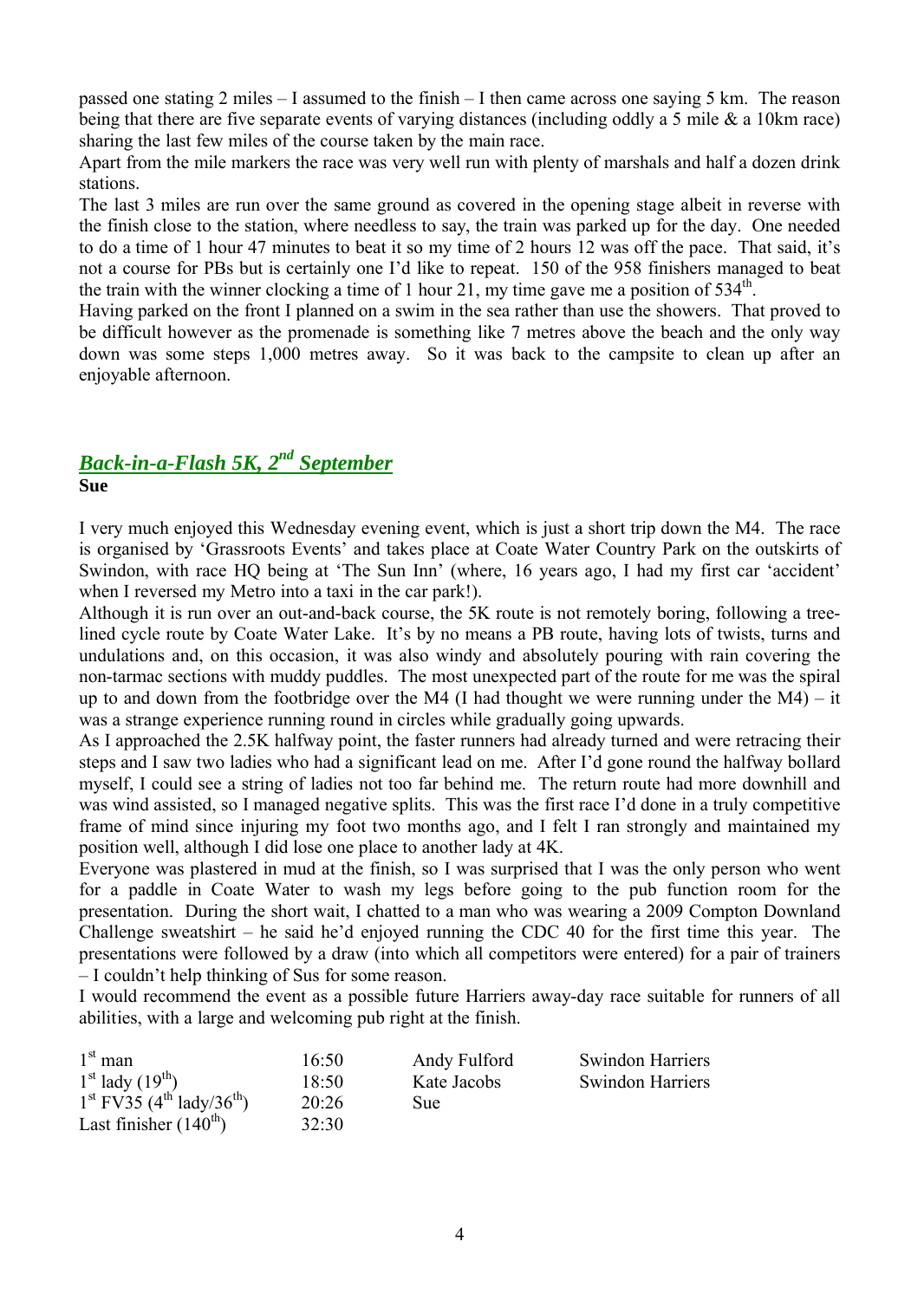## *Handicap Race* **Sue**

Conditions were far from perfect for August's Handicap Race – it was pouring with rain, the track was muddy, the chalk was slippery, and large puddles had formed along the concrete road. Only five regular Harriers turned up to run the race but two brave (mad?) souls, Gillian and Alison, joined us for their first run with the Harriers. Both had run mainly on roads before, so this was a real baptism of fire. After our warm-up lap, Alison sensibly decided to help Jan with the timing while the rest of us splodged our way round the race. Needless to say, there were no PBs set on this occasion. Gillian set off first with Mo as guide-cum-pacemaker. Lucy set off next, followed by Dick, Sue, and then Martin. And that's the order in which we finished too: Lucy was first home to collect the trophy and the 7 championship points. Gillian set a good target to beat for her next attempt at the Handicap Race.

Well done Lucy, and thanks to Jan and Alison for timing. The next Handicap Race will be on 1<sup>st</sup> October, which hopefully means there will be enough light to use the off-road route for the last time this year.

| Pos  | <b>Name</b> | <b>Start time</b> | <b>Finish time</b> | <b>Actual time</b> | Handicap       |
|------|-------------|-------------------|--------------------|--------------------|----------------|
|      |             |                   |                    |                    | <b>Beaten?</b> |
|      | Lucy        | 4:53              | 19:04              | 14:11              | $+0:04$        |
|      | Dick        | 5:33              | 19:12              | 13:39              | $+0:12$        |
| 3    | <b>Sue</b>  | 5:55              | 19:39              | 13:44              | $+0:39$        |
|      | Martin      | 6:38              | 19:47              | 13:09              | $+0:47$        |
| $5=$ | Gillian     | 2:31              | 26:58              | 24:27              | New runner     |
| $5=$ | Mo          | 2:31              | 26:58              | 24:27              | New runner     |

After six races, competition remains very close at the top of the Championship. Dick has regained the lead, with Pete O, Sue and Phil close behind. It's likely to remain close for the last few races, as it is an individual's best five scores which will be added to determine their Championship total so there is still plenty of opportunity for positions to change.

| Pos.                    | <b>Name</b> | <b>Race points</b>       |                          |                          |                         |                |                |                |      |                          |              |
|-------------------------|-------------|--------------------------|--------------------------|--------------------------|-------------------------|----------------|----------------|----------------|------|--------------------------|--------------|
|                         |             | Race                     | Race                     | Race                     | Race                    | Race           | Race           | Race           | Race | Race                     | <b>Total</b> |
|                         |             | 1                        | $\overline{2}$           | 3                        | $\overline{\mathbf{4}}$ | 5              | 6              | $\overline{7}$ | 8    | 9                        |              |
| 1                       | Dick        | 6                        | 6                        | 5                        | -                       |                | 6              | -              |      | $\blacksquare$           | 24           |
| $\overline{2}$          | Pete O      | $\overline{4}$           | 7                        | 6                        | Ξ.                      | 6              | -              |                |      | $\overline{\phantom{0}}$ | 23           |
| 3                       | Sue         | 5                        | $\overline{4}$           | $\overline{3}$           | 5                       | $\overline{2}$ | 5              |                |      | $\overline{\phantom{0}}$ | 22<br>(24)   |
| $\overline{\mathbf{4}}$ | Phil        | -                        | 5                        | $\overline{7}$           | $\overline{4}$          | 5              |                |                |      |                          | 21           |
| 5                       | Lucy        | 3                        | 3                        |                          | $\overline{3}$          | 3              | 7              |                |      | -                        | 19<br>(20)   |
| 6                       | Martin      | $\overline{7}$           | $\overline{2}$           | $\overline{2}$           | $\overline{2}$          |                | $\overline{4}$ |                |      | $\blacksquare$           | (18)<br>17   |
| $\overline{7}$          | Terry       | -                        | $\blacksquare$           |                          | 7                       | 7              | -              |                |      |                          | 15           |
| $8=$                    | Ryan        | -                        | $\blacksquare$           | $\overline{\phantom{a}}$ | 6                       | -              | -              |                |      | -                        | 6            |
| $8=$                    | Kirsty      | $\overline{2}$           | $\overline{\phantom{0}}$ | 4                        | -                       | ۰.             |                |                |      |                          | 6            |
| 10                      | Pete H      | $\overline{\phantom{a}}$ | -                        | $\blacksquare$           |                         | $\overline{4}$ |                |                |      |                          | 5            |
| $11=$                   | Gillian     | -                        | -                        | -                        | -                       | -              | 3              |                |      |                          | 3            |
| $11=$                   | Mo          | -                        | -                        | ۰                        | -                       | -              | 3              |                |      |                          | 3            |
| 13                      | Romy        | -                        | Ξ.                       |                          | -                       | -              |                |                |      |                          |              |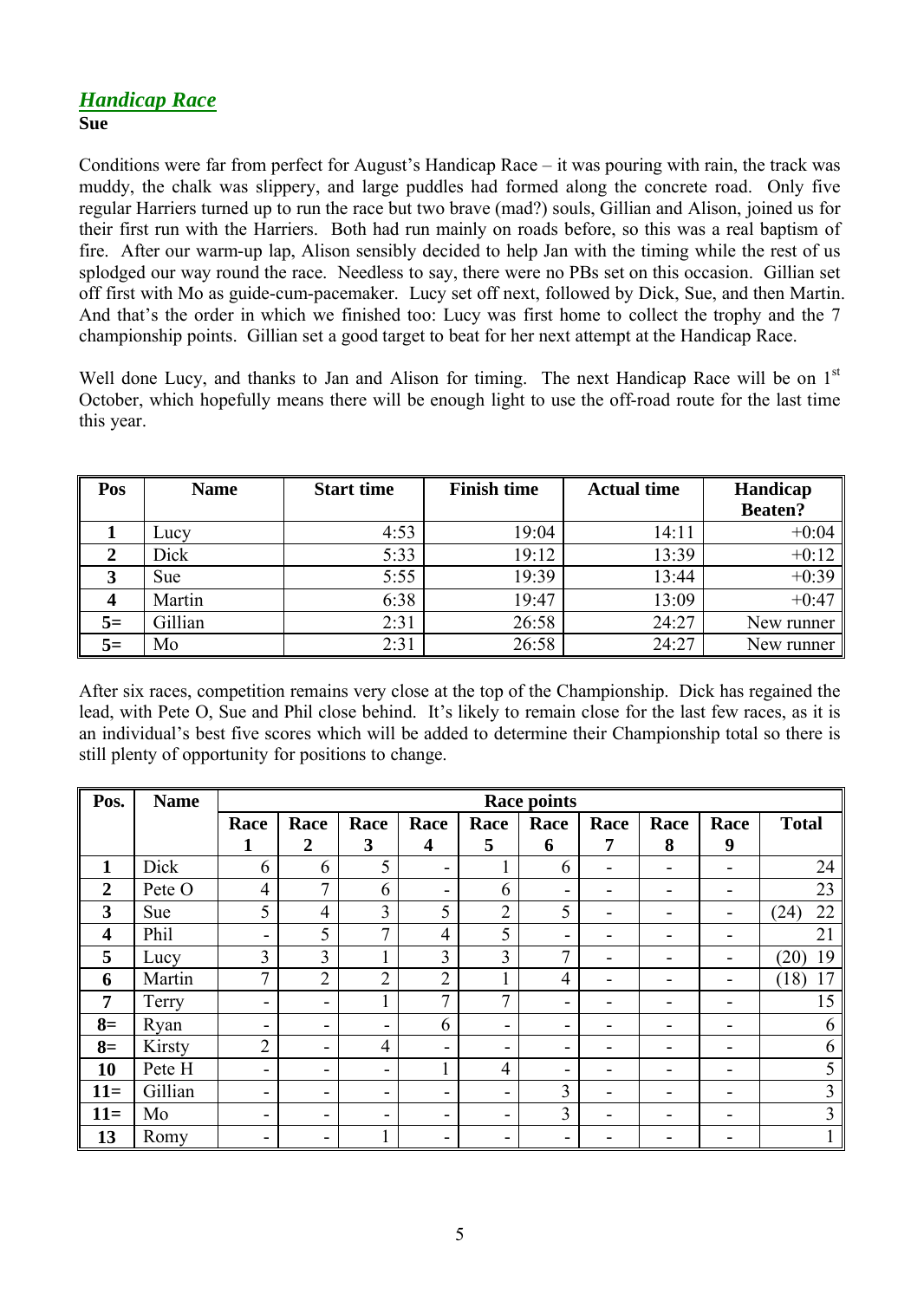## *News from Compton Harriers' Aylesbury branch* **Simon**

Me again. Thought I'd keep you all up to date with my latest injury. Having had a couple of weeks off and then a couple of days of light running in early August my right calf started tightening up (it was the left calf that caused the last lay off), so it looked like a seriously long break was in order…

Then, one evening, after I described the point of discomfort to Joanna, she had a bit of a poke round, got me to do a few stretches and took a few measurements. "Mmmm," she said. "What?" "You've got incredibly tight hamstrings." And that, dear reader, is quite possibly what has been causing my consistent niggling injuries for the past 18 months or more: hamstrings (to give it its correct medical terminology) tighter than a nun's gusset.

It seems, after nearly 30 years of running and not stretching a great deal, that my hamstrings have decided they like being quite short and have an aversion to being stretched when running. So I'm doing my exercises now, sitting on the floor at least twice a day having a good old stretch. Joanna reckons four to six weeks should loosen them up a bit – I'm not sure I can go that long without running at all but we'll see how it goes.

Meantime, if any of you fancy doing a couple of miles on my behalf I'd be very grateful as I had pencilled in the Ridgeway Run at Tring in October, so training by proxy might just mean I'll still be able to do it. Thanks.

Simon

## *Website update… http://www.comptonharriers.org.uk* **Mo**

Notable web links this month … As mentioned last month, if you are interested in athletic performances, rankings and records, then http://www.all-athletics.com is the place to go. The ten best male and female performances at the recent world championships are now listed.

Also appended to this month's report is an entry form to a 10k race on Saturday 26<sup>th</sup> September 2009 at RAF Lynham so if you fancy seeing the air base from the inside, here's the chance.

*The next instalment on my series of articles on Fitness will continue on the second component of fitness (Strength – the other components being Stamina and Flexibility). The emphasis last month was on Upper Body Exercises; this month I will concentrate on Lower Body Exercises and next month core strength exercises.*

#### **Lower Body Exercises**

 $\triangleright$  STANDARD SOUAT; This compound exercise works the quads, glutes, and calves. Start with your feet hip-distance apart, toes turned slightly upwards and hands crossed over chest. Keeping your torso as upright as possible, bend the knees and lower your bottom towards the ground. Do not bend further than a 90-degree angle at the knees.

Pause in the lowered position, then raise and repeat.

#### *Easier variation*

QUARTER SQUAT; Use the same technique as for the standard squat, but bend only to 45 degrees rather than 90 degrees.

#### *Harder variations*

SQUAT WITH MEDICINE BALL; Start in the same stance as for the standard squat, but this time, instead of having your arms crossed over your chest, cradle a medicine ball or weight in front of you, close to your torso, to avoid putting excessive strain on your back Now perform the squat as before.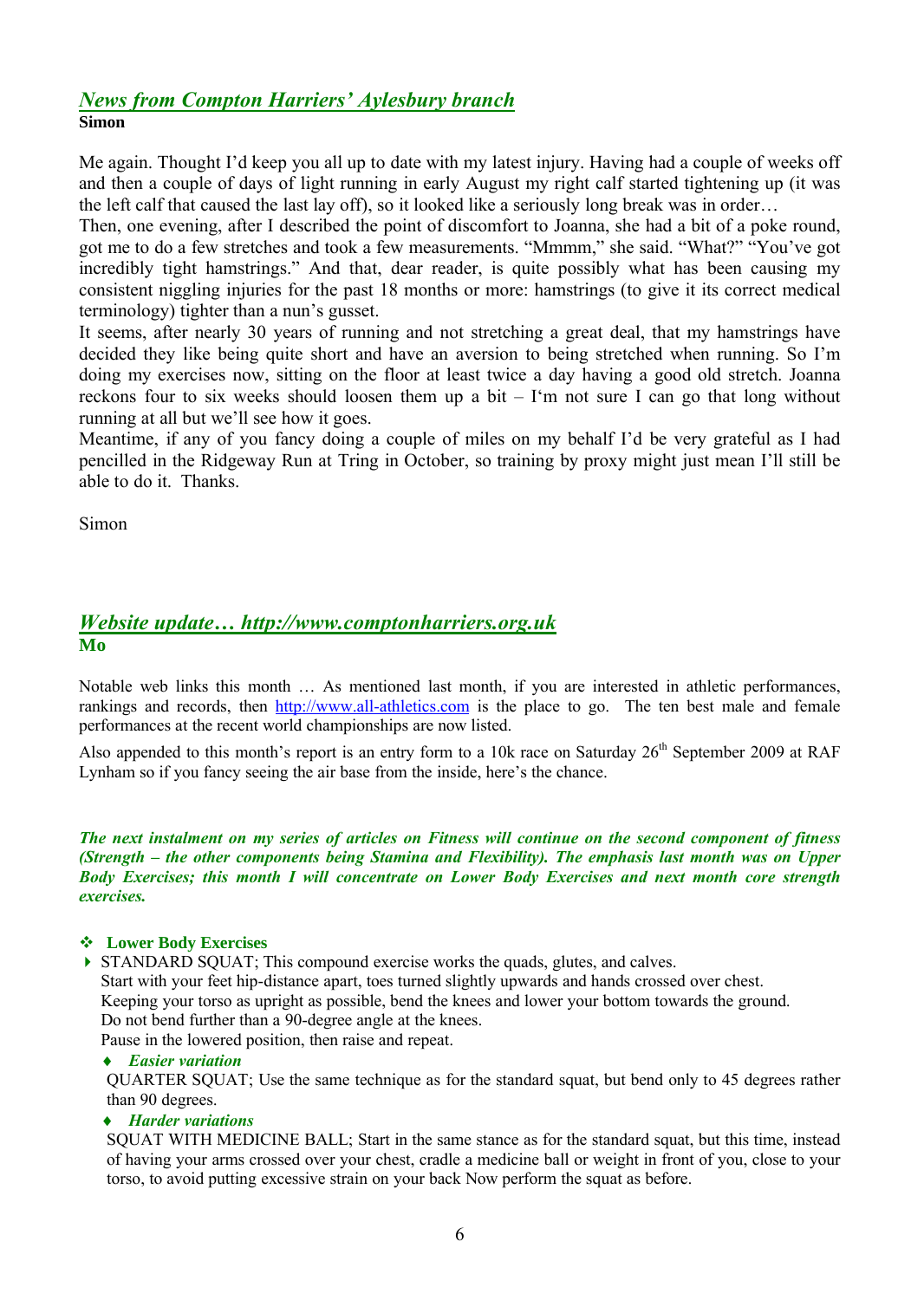ONE-LEGGED SQUAT; This exercise works the quads, glutes and hamstrings as well as challenging the stabilisers in the lower leg. Take one foot off the ground and slightly bend the knee. Now bend the supporting leg, allowing the torso to tip forward as you lower, ensuring the knee stays in line with the foot, rather than rolling in or out. Lower as far as you comfortably can go, then straighten and repeat. Swap sides.

- $\triangleright$  SOUAT JUMP: This advanced version of the squat adds speed and explosiveness, building power in the quads, glutes and hamstrings. Stand with feet hip-distance apart and bend your knees until your hands touch the back of your ankles. From this position, leap up into the air, landing back down into the squat position, touching your ankles between each rep.
- **FORWARD LUNGE:** This compound exercise works the quads, glutes and hamstrings. The inner thighs and hips (adductors and abductors) also work to balance and stabilise you. Start with feet together and lunge forward, allowing the back knee to travel towards (but not touching) the floor and the front knee to bend, so that the knee is aligned above the ankle. Push back up through the front heel to the start position and repeat with the opposite leg. Holding dumbbells makes the exercise harder.

#### *Easier variation*

BACKWARDS LUNGE; This version of the lunge puts less stress on the knees. Starting with feet together, lunge backwards with the right leg, allowing the right knee to travel towards the floor and the left knee to bend, so that it is above the left ankle. Push back up through the front heel to return to standing, then lunge back with the opposite leg.

#### *Harder variation*

LUNGE JUMP; This challenging exercise brings in speed, co-ordination and explosiveness. Perform as per the forward lunge above, but instead of pushing back up to the start position, leap up into the air, swapping feet midway, so that you land back in a lunge position on the other leg. Alternate from leg to leg to complete the set.

- WALKING LUNGE; In this version of the lunge, begin with your feet together and lunge forward as normal. Then bring the back foot through straight into a lunge on the other leg. Continue to "walk" forwards.
- STEP-UP; Stand in front of a step (or stair) and step up on to the surface with your right foot ensuring the whole foot makes contact with the platform. Immediately step up with the left foot so both feet are on the platform, then step back down with the right and left foot. Go straight into the next repetition, stepping up with the left foot. Ensure you do not bend from the waist as you step up. To make the exercise harder, hold a weight in each hand, keeping arms straight and by your sides.

#### *Harder variation*

STEP-UP WITH KNEE RAISE; Stand in front of a step with your feet together. Step up with your right foot and drive through with your left leg, bringing this left knee up to your chest before placing first the left and then the right foot back on to the floor. Swap to lead with your left leg, and alternate between the two legs to complete the set. (Note: The step should not be so high that the knee goes beyond 90degrees when stepping up. The lower the step, the easier the exercise.)

Next month will continue with the various strength exercises; this time the focus will be on core strength and the muscles that stabilise your body (e.g. holding the spine in its usual 'S' shape) whilst other muscles provide the strength to move.

#### Mo – September 2009